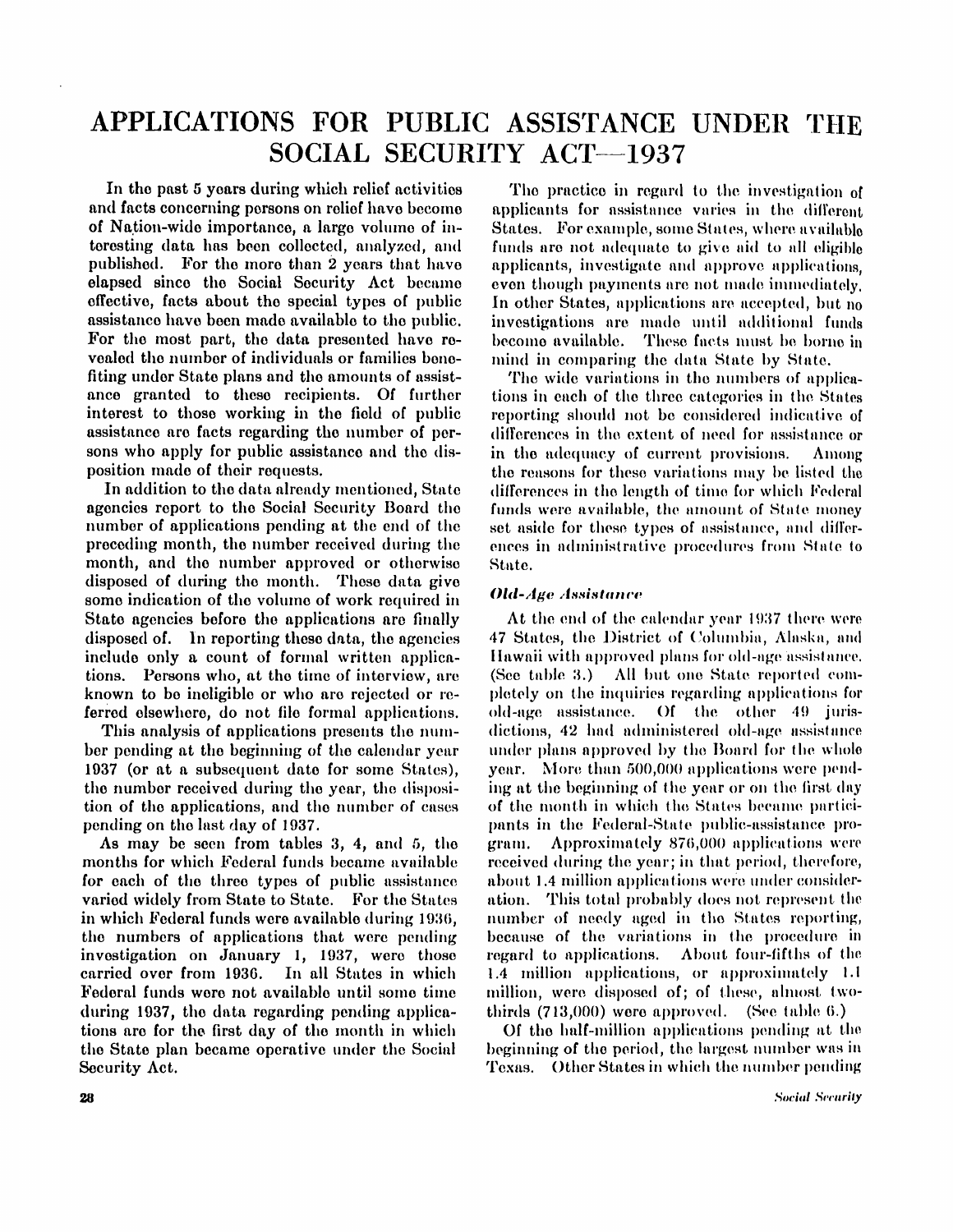was 25,000 or more were, in descending order, Illinois, Kentucky, Pennsylvania, Oklahoma, New York, Ohio, and Missouri.

These States were not, however, the ones in which the largest numbers of applications were received during the year. Michigan, Georgia, and California each received more than 60,000 applications during this period. In Michigan the age limit was reduced during 1937 from 70 to 65 years,

enabling a large number of persons aged 65-69 to apply for old-age assistance. Georgia, in which Federal funds were not available until July 1937, received the second largest number of applications (67,560). The large number of applications received in California probably resulted from the liberalization of eligibility requirements. New York was the only other State to receive more than 50,000 applications during the year. From Jan-

Table 3.—*Applications for old-age assistance during the year 1937 in States with plans approved by the Social Security Board* 

|                                                                    |                                                                                                                                                                | Number of applications for old-age assistance during the period Jan. 1<br>through Dec. 31, 1937 ( |                                                                                                            |                                                                                                     |                                                                                                   |                                                                                                 |                                                                                              |                                                                                                     |
|--------------------------------------------------------------------|----------------------------------------------------------------------------------------------------------------------------------------------------------------|---------------------------------------------------------------------------------------------------|------------------------------------------------------------------------------------------------------------|-----------------------------------------------------------------------------------------------------|---------------------------------------------------------------------------------------------------|-------------------------------------------------------------------------------------------------|----------------------------------------------------------------------------------------------|-----------------------------------------------------------------------------------------------------|
| State                                                              | Month for which Federal<br>funds first became avail-<br>ablo                                                                                                   |                                                                                                   | Received                                                                                                   | Total under<br>considera-                                                                           | Disposed of during year                                                                           |                                                                                                 |                                                                                              | Pending                                                                                             |
|                                                                    |                                                                                                                                                                | Pending #                                                                                         | during year                                                                                                | tion during<br>year                                                                                 | <b>Total</b>                                                                                      | Approved                                                                                        | Other dis-<br>position                                                                       | Dec. 31.<br>1937                                                                                    |
| Total for 49 States reporting com-                                 |                                                                                                                                                                | 505, 923                                                                                          | 875, 834                                                                                                   | 1,381,757                                                                                           | 1,083,831                                                                                         | 712, 947                                                                                        | 370, 884                                                                                     | 297, 926                                                                                            |
| 1. Alabama<br>3. Arizona<br>9. District of Columbia<br>10. Florida | <b>February 1936</b><br>July 1937<br>April 1936.<br><b>February 1936</b><br><b>February 1936.</b><br>October 1936                                              | 3,870<br>$\mathbf{a}$<br>5,371<br>5,839<br>13, 861<br>985<br>1,981<br>519<br>1,911<br>8,321       | 11,733<br>365<br>2,739<br>14.957<br>62.284<br>19, 246<br>4.643<br>1.044<br>1,488<br>34,806                 | 15,603<br>365<br>8,110<br>20,790<br>76, 145<br>20, 231<br>0.524<br>2.163<br>3.399<br>43, 127        | 12, 927<br>223<br>6,125<br>12, 511<br>55, 799<br>18, 291<br>5.534<br>1.233<br>2.770<br>23, 744    | 5,812<br>191<br>4,600<br>6, 637<br>43, 405<br>13,723<br>4,179<br>399<br>1,730<br>17, 143        | 7, 115<br>32<br>1,525<br>5.874<br>12, 394<br>4,508<br>1,855<br>834<br>1.040<br>6,601         | 2,076<br>142<br>1,985<br>$\frac{8}{20}$ , $\frac{285}{346}$<br>1,940<br>990<br>930<br>629<br>19,383 |
|                                                                    | September 1936.<br>Tuly 1936<br>April 1936<br>February 1936<br>August 1937<br>June 1936.                                                                       | o<br>16<br>226<br>52.214<br>0.401<br>15,897<br>Ω<br>42.878<br>9.672<br>19, 903                    | 67, 600<br>1,258<br>3.020<br>37.567<br>15, 246<br>17, 968<br>22,018<br>19.094<br>19.003<br>2, 424          | 67, 560<br>1, 274<br>3.246<br>89, 781<br>21.647<br>33.865<br>22,018<br>61,972<br>29, 275<br>22, 327 | 32, 675<br>1,159<br>2,871<br>73, 462<br>19, 579<br>27,871<br>17, 163<br>40.006<br>28.110<br>2,008 | 26, 210<br>1.009<br>1,875<br>45, 425<br>12, 928<br>18,782<br>14.885<br>31,092<br>15,436         | 6, 165<br>160<br>996<br>28,037<br>0.651<br>9,089<br>2, 278<br>8.914<br>12.674<br>2,006       | 34,885<br>115<br>875<br>10, 319<br>2,068<br>5,994<br>4.855<br>21,966<br>1,165<br>20, 319            |
| 22. Massachusetts (Chambridge Communication)                       | <b>February 1936</b><br>February 1936.<br>February 1936. .<br>February 1936. .<br>March 1936<br><b>February 1936</b><br>February 1936.<br><b>February 1936</b> | 7.902<br>5.610<br>2.913<br>4.859<br>1,205<br>26, 114<br>755<br>1.656<br>1.982<br>389              | 5.698<br>33. 543<br>68.614<br>16,876<br>3.645<br>22.105<br>5.965<br>7,300<br>693<br>1,731                  | 13,600<br>39.153<br>71.527<br>21,735<br>4.940<br>48, 219<br>6,720<br>8,956<br>2.675<br>2,120        | 10.778<br>37, 582<br>49.048<br>19 912<br>3,982<br>39, 308<br>6,352<br>7.793<br>2.074<br>1,943     | 5,888<br>27.611<br>38,036<br>14.325<br>2.547<br>30,027<br>4,746<br>5,930<br>1.027<br>1.115      | 4.890<br>9.971<br>11.012<br>5.587<br>1.435<br>9.281<br>1.606<br>1,863<br>447<br>828          | 2.822<br>1,571<br>21, 879<br>1,823<br>958<br>8.911<br>368<br>1, 163<br>001<br>177                   |
|                                                                    | April 1936.<br>April 1936<br>May 1936<br>April 1936<br>February 1936                                                                                           | 4.614<br>1, 172<br>31, 670<br>807<br>27,059<br>33.597<br>853<br>39.892<br>7, 206                  | 12.762<br>2.404<br>51,706<br>40, 943<br>2,984<br>29,835<br>18.432<br>7,751<br>43, 102<br>3,326             | 17, 376<br>3. 636<br>83, 370<br>40.943<br>3,791<br>56,894<br>52.029<br>8,004<br>82, 004<br>10, 532  | 15, 728<br>2,875<br>74, 774<br>31.834<br>2,869<br>35,857<br>49.552<br>4,899<br>75, 581<br>9,350   | 8.449<br>1,336<br>44.501<br>23, 161<br>1,954<br>17, 214<br>30, 230<br>3,416<br>40, 306<br>3,099 | 7,279<br>1, 539<br>30, 273<br>8, 673<br>918<br>18.043<br>19.322<br>1,483<br>29, 275<br>0,251 | 1.648<br>761<br>8,002<br>0,100<br>922<br>21, 037<br>2.477<br>3,705<br>7,413<br>1,182                |
| 46. Vermont<br>80. Wyoming                                         | October 1936.<br>July 1937.<br>February 1936<br>February 1936<br>October 1936<br><b>February 1936</b><br>February 1936.                                        | 5,843<br>$\bf{^{\prime}}$<br><b>72, 084</b><br>683<br>3.042<br>14.172<br>17,367<br>2.407<br>215   | 32, 372<br>11, 117<br>$\bf{^{\prime}}$<br>38, 494<br>8,786<br>1.674<br>14.789<br>16, 143<br>12, 535<br>886 | 32, 372<br>16,900<br>$\bf{a}$<br>110.578<br>9.369<br>4.716<br>28.961<br>33, 510<br>14,942<br>1, 101 | 21, 351<br>14, 553<br>(*)<br>106, 079<br>8.887<br>4.472<br>15,730<br>31.907<br>13, 107<br>993     | 14, 139<br>9,510<br>(8)<br>63, 458<br>7.430<br>1,866<br>11,821<br>17, 528<br>9.407<br>711       | 7, 212<br>5,013<br>$\bf{a}$<br>42, 621<br>1,451<br>2.000<br>3.009<br>14,379<br>3,640<br>282  | 11.021<br>2,407<br>(*)<br>4,499<br>482<br>244<br>13, 231<br>1,003<br>1,835<br>108                   |

[Data reported by State agencies, corrected to Jan. 25, 1938]

<sup>1</sup> Figures for each State are limited to those months for which Federal funds were available.<br>• Number of applications pending on Jan. 1, 1937, or on the 1st day of the 1st month for which Federal funds were available.<br>•

Bulletin, April 1938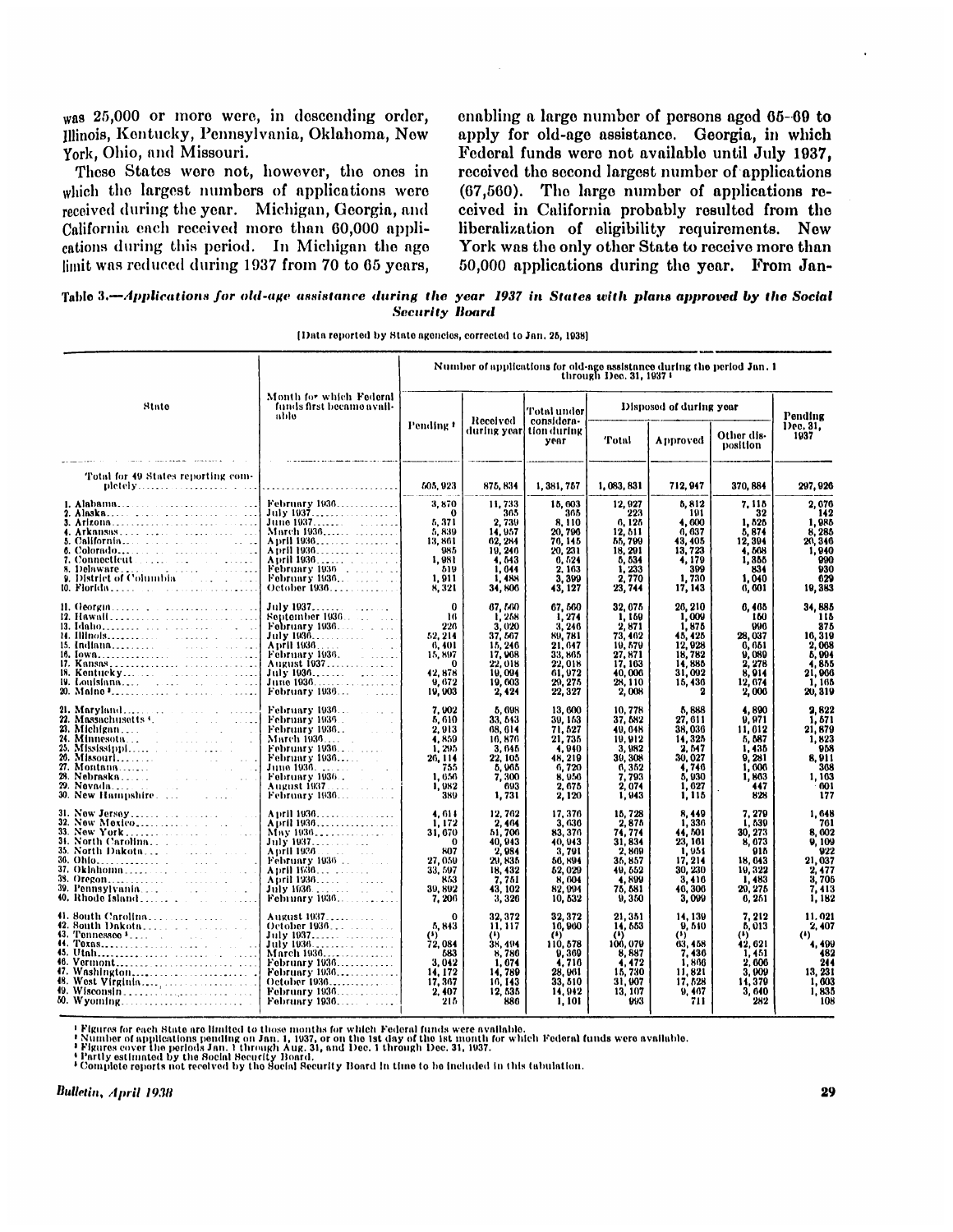uary 1931 until May 1936, New York had been administering old-age assistance under a State law in which the minimum age was 70 years. When Federal funds became available in 1936, the minimum was reduced to 65 years. This revision in the law resulted in a large influx of applications that continued during 1937. Nearly 20 percent of the applications received during 1937 were in four of the five States<sup>1</sup> which had no State program prior to 1937.

The total number of applications pending on December 31, 1937, represented a reduction of more than 40 percent from the number pending at

1 Georgia, Kansas, North Carolina, South Carolina, and Tennessee.

the beginning of 1937 or later within the year when Federal funds first became available for a given State. About two-thirds of the States had reduced their count of pending applications during the year. Five of the sixteen jurisdictions in which there were more applications pending on December 3 1 , 1937, than at the beginning of the year had none pending at the time the program was begun. In Arkansas, California, Colorado, Delaware. Florida, Hawaii, Idaho, Michigan, and Oregon, the numbers pending at the and of 1937 were considerably larger than at the beginning of the period. Georgia had the largest number pending on December 31, 1937. This State, however, in

Table 4.—*Applications for aid to dependent children during the year 1937 in States with plans approved by the Social Security Board <sup>1</sup>*

| Month for which Federal<br>funds first became avail-<br>State<br>able |                                                                                                                                                                  | Number of applications for aid to dependent children during the period Jan. 1<br>through 10ec, 31, 1937 1                                                                               |                                                                                |                                                                                                         |                                                                                                          |                                                                                                        |                                                                                                         |                                                                                         |                                                                                      |
|-----------------------------------------------------------------------|------------------------------------------------------------------------------------------------------------------------------------------------------------------|-----------------------------------------------------------------------------------------------------------------------------------------------------------------------------------------|--------------------------------------------------------------------------------|---------------------------------------------------------------------------------------------------------|----------------------------------------------------------------------------------------------------------|--------------------------------------------------------------------------------------------------------|---------------------------------------------------------------------------------------------------------|-----------------------------------------------------------------------------------------|--------------------------------------------------------------------------------------|
|                                                                       |                                                                                                                                                                  |                                                                                                                                                                                         |                                                                                | Received                                                                                                | Total under                                                                                              | Disposed of during year                                                                                |                                                                                                         |                                                                                         | Pending                                                                              |
|                                                                       |                                                                                                                                                                  |                                                                                                                                                                                         | Pending '                                                                      | during<br>voar                                                                                          | considera-<br>tion during<br>year                                                                        | Total                                                                                                  | Approved                                                                                                | Other dis-<br>position                                                                  | Dec. 31.<br>1937                                                                     |
|                                                                       | Total for 39 States reporting com-<br>pletely                                                                                                                    |                                                                                                                                                                                         | 43, 354                                                                        | 163, 937                                                                                                | 207, 201                                                                                                 | 171, 123                                                                                               | 112,089                                                                                                 | 50,034                                                                                  | 36,168                                                                               |
| В.<br>6.<br>8.<br>9.<br>12.                                           | 1. Alabama<br>2. Arizona<br>3. Arkansas<br>California<br>Colorado<br>Delaware<br>District of Columbia<br>Georgia<br>Hawall<br>10. Idaho<br>11. Indiana<br>Kansas | February 1936<br>February 1936<br>April 1936<br>July 1936<br>April 1936<br>August 1936<br><b>February 1936</b><br>July 1937<br>June 1937.<br>February 1936<br>April 1936<br>August 1937 | 1,007<br>237<br>424<br>714<br>473<br>178<br>39<br>$\Omega$<br>Δ<br>74<br>4.586 | 6, 142<br>1.711<br>5, 373<br>6,417<br>2,444<br>253<br>443<br>8,833<br>300<br>2, 173<br>13,093<br>5, 241 | 7. 149<br>1.948<br>6,207<br>7, 131<br>2,917<br>431<br>482<br>8, 833<br>365<br>2, 247<br>17.679<br>5, 241 | 6, 455<br>1.776<br>4,758<br>5, 636<br>2,734<br>319<br>482<br>4,300<br>205<br>2.007<br>15, 878<br>3,859 | 3,302<br>1,005<br>3,030<br>4,385<br>2, 138<br>135<br>422<br>3, 420<br>203<br>1,564<br>10, 651<br>3, 103 | 3, 063<br>711<br>1.728<br>1,251<br>500<br>184<br>60<br>919<br>27<br>633<br>5,227<br>666 | 694<br>172<br>1. 639<br>1.495<br>183<br>112<br>4,464<br>70<br>150<br>1,801<br>1, 382 |
| 16.                                                                   | 13. Louisiana<br>14. Maine<br>15. Maryland<br>Massachusetts '<br>17. Michigan<br>18. Minnesota<br>19. Missourl<br>20. Montana                                    | June 1936<br>February 1930<br>February 1936<br>April 1936<br>August 1936<br>September 1937.<br>October 1937<br>April 1937                                                               | 1, 625<br>403<br>496<br>437<br>461<br>21<br>$\Omega$<br>$\bf{0}$               | 5,952<br>903<br>0.074<br>2, 157<br>10,442<br>1,463<br>1.616<br>2,385                                    | 7.580<br>1,366<br>6.570<br>2, 594<br>10.003<br>1.484<br>1.616<br>2,385                                   | 7. 141<br>868<br>6.137<br>2, 111<br>10, 230<br>822<br>119<br>2, 211                                    | 4.503<br>363<br>3, 714<br>1.685<br>8.970<br>682<br>98<br>1,652                                          | 2.638<br>605<br>2,423<br>426<br>1.260<br>140<br>21<br>659                               | 439<br>498<br>433<br>483<br>678<br>662<br>1,497<br>174                               |
| 22.<br>23.<br>21.<br>26.<br>28.<br>29.                                | 21. Nebraska<br>New Hampshire<br>New Jersey<br>New Mexico<br>25. New York<br>North Carolina<br>27. North Dakota<br>Ohlo<br>Oklahoma<br>30. Oregon                | February 1936<br>February 1936<br>April 1936<br>April 1936<br>May 1937<br>July 1937<br>June 1937<br>July 1936<br>April 1936<br>June 1937                                                | 1,196<br>75<br>1,509<br>518<br>3,311<br>0<br>0<br>3.262<br>9,943               | 3,407<br>208<br>3,878<br>1.238<br>6,942<br>7,484<br>750<br>7.707<br>11.648<br>2,422                     | 4,003<br>23<br>5.387<br>1.756<br>10, 253<br>7,484<br>750<br>10.969<br>21,591<br>2, 422                   | 4.097<br>149<br>4,332<br>1,351<br>6,545<br>5, 667<br>353<br>8,169<br>19,778<br>1,763                   | 3.028<br>73<br>2. 634<br>731<br>3.412<br>4. 585<br>293<br>4.337<br>10.710<br>1, 230                     | 1.000<br>71<br>1.618<br>620<br>3, 133<br>1.082<br>60<br>3.832<br>9,008<br>533           | 506<br>134<br>1,035<br>405<br>3.708<br>1.817<br>397<br>2.800<br>1,813<br>659         |
| 35.<br>36.<br>37.<br>38.<br>39.                                       | 31. Pennsylvania<br>32. Rhode Island<br>33. Bouth Carolina<br>34. Tennessee '<br>Utah<br>Vermont<br>Washington<br>West Virginia<br>Wisconsin<br>40. Wyoming      | August 1936<br>January 1937<br>August 1937<br>July 1937<br>March 1936<br>March 1936<br><b>February 1936</b><br>October 1936.<br>February 1936<br>February 1036                          | 7. OGO<br>56<br>89<br>(3)<br>158<br>23<br>335<br>3.170<br>513<br>63            | 9, 388<br>618<br>4, 117<br>$\left($<br>1,538<br>194<br>4,484<br>8,749<br>4,828<br>302                   | 17, 348<br>674<br>4, 206<br>(3)<br>1,696<br>217<br>4.819<br>11,919<br>5,341<br>355                       | 15, 527<br>438<br>2,045<br>(!)<br>1,594<br>151<br>4.161<br>11.054<br>4,732<br>320                      | 9.473<br>317<br>1,760<br>$\bf{^{(1)}}$<br>1,310<br>×в<br>3. 185<br>5.983<br>3, 333<br>224               | 6,054<br>121<br>885<br>(!)<br>284<br>65<br>976<br>5.071<br>1.399<br>96                  | 1,821<br>236<br>1,561<br>$\bf{^{\prime}}$<br>102<br>66<br>658<br>865<br>609<br>35    |

1 This table represents the numbers of families making formal applications for aid to dependent children. The 207,291 applications of families represent<br>requests for aid on behalf of 511,142 dependent children.<br>
• Figures

**Social Security**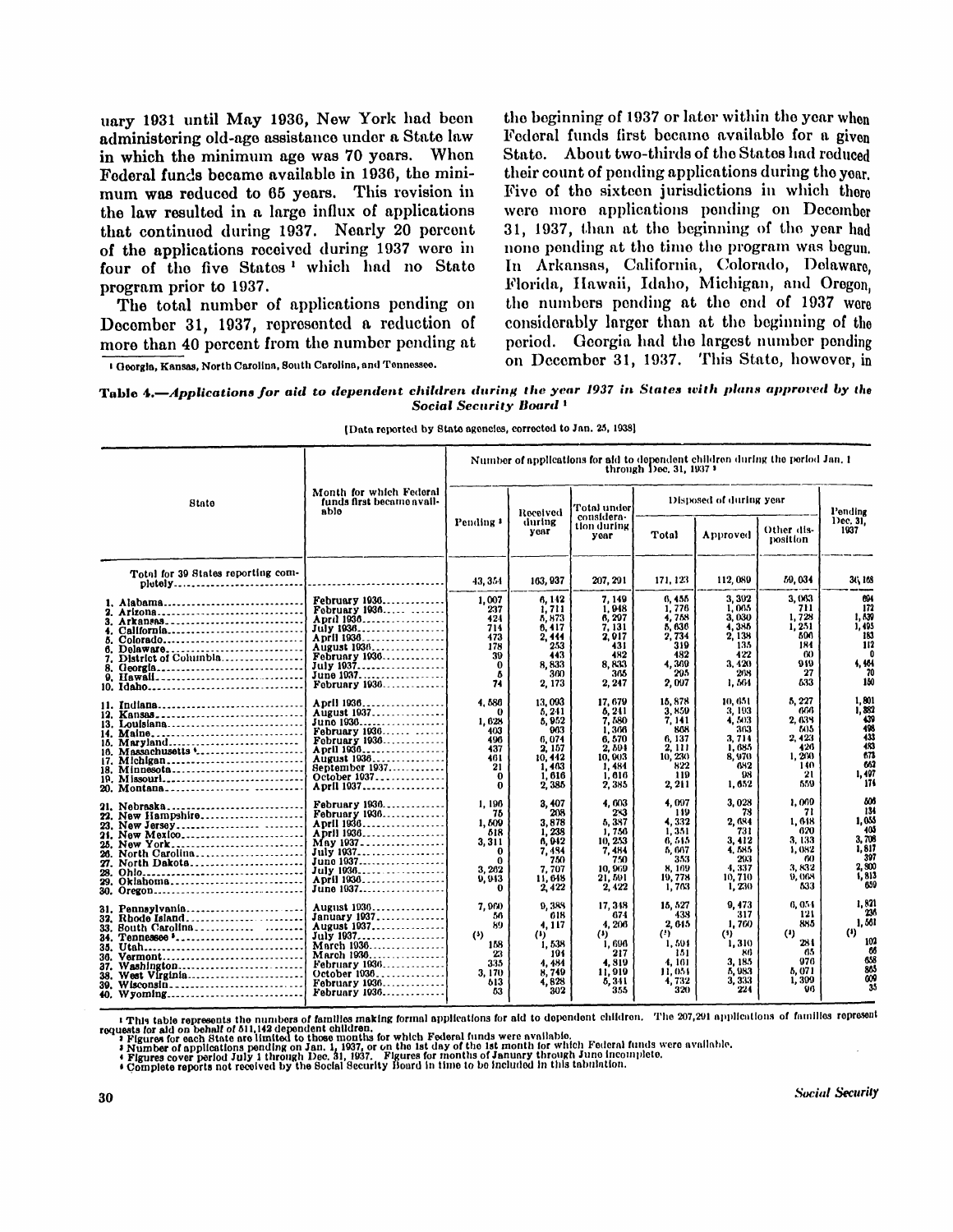the initial stages of its program, had disposed of about half of the 68,000 applications received from July to December.

Although nearly two-thirds of all applications disposed of during this period were approved, from State to State there was considerable variation in the ratio of approvals to other dispositions. (See table 6.) The range was from less than one-third in Delaware to nearly nine-tenths in Kansas and Hawaii. Maine has been excluded from this comparison because of the suspension of the program in that State for 3 months during 1937. All but 7 of the 49 jurisdictions approved more than 50 percent of the applications disposed of during the year. Fifteen States and Territories approved more than 75 percent of the applications filed.

### *Aid to Dependent Children*

Of the 38 States, the District of Columbia, and Hawaii which had plans for aid to dependent children approved by the Social Security Board at some time in 1936 or 1937, all but 2 States made complete reports on applications for the entire period of 1937 for which Federal funds were available. More than 207,000 applications of families with an aggregate of 511,000 children were under consideration in State agencies during the year. Of this number, nearly 164,000 (about four-fifths) were received during 1937. Approximately 171.- $000$  applications were disposed of; about two-thirds of these were approved. (See table 4.)

Seven States reported no applications pending at the beginning of the period during 1937 for

#### Tabl e 5.—*Applications for aid to the blind during the year 1937 in States wit h plans approved by the Social Security Board*

|                                                                                                                                                                  |                                                                                                                                                            |                                                                                    |                                                                               | Number of applications for aid to the bind during the period Jan. 1 through Dec. 31, 1937 |                                                                                |                                                                       |                                                                 |                                                             |
|------------------------------------------------------------------------------------------------------------------------------------------------------------------|------------------------------------------------------------------------------------------------------------------------------------------------------------|------------------------------------------------------------------------------------|-------------------------------------------------------------------------------|-------------------------------------------------------------------------------------------|--------------------------------------------------------------------------------|-----------------------------------------------------------------------|-----------------------------------------------------------------|-------------------------------------------------------------|
| State                                                                                                                                                            | Month for which Federal<br>funds first became avail-<br>able                                                                                               |                                                                                    | Received                                                                      | Total under<br>considera-                                                                 |                                                                                | Disposed of during year                                               |                                                                 | Pending                                                     |
|                                                                                                                                                                  |                                                                                                                                                            | Pending 1                                                                          | during<br><b>Y</b> DAT                                                        | tion during<br>уеаг                                                                       | <b>Total</b>                                                                   | Approved                                                              | Other dis-<br>position                                          | Dec. 31.<br>1937                                            |
| Total for 30 States reporting com-<br>$plotly$                                                                                                                   |                                                                                                                                                            | 5,520                                                                              | 28, 456                                                                       | 33, 976                                                                                   | 26,875                                                                         | 18,500                                                                | 8,375                                                           | 7, 101                                                      |
| 1. Alabama<br>1.1.1.1.1.1                                                                                                                                        | April 1937.<br><b>February 1936.</b><br>April 1936<br>July 1936.<br>April 1930.<br><b>February 1936.</b><br>December $1937$<br>July 1937.<br>February 1936 | $\theta$<br>16<br>42<br>208<br>21<br>94<br>М<br>0<br>$\left($ :<br>8               | 762<br>234<br>366<br>2.185<br>239<br>111<br>458<br>1,869<br>(3)<br>111        | 762<br>300<br>408<br>2,483<br>260<br>205<br>516<br>1,869<br>$(3)$<br>119                  | 665<br>243<br>283<br>1.875<br>234<br>155<br>$_{0}$<br>1.118<br>$\left($<br>106 | 415<br>168<br>229<br>1,436<br>156<br>97<br>0<br>586<br>(2)<br>62      | 250<br>75<br>54<br>439<br>78<br>68<br>0<br>232<br>(3)<br>44     | 97<br>57<br>125<br>cos<br>26<br>60<br>510<br>751<br>(<br>13 |
| 11. Indiana<br>12. Iowa<br>14. Louisiana<br>15. Maine<br>17. Massachusetts<br>18. Michigan<br>19. Minnesota                                                      | April 1936.<br>November 1937<br>Attenst 1937<br>July 1937<br>February 1936<br>May 1936<br>April 1936.<br>July 1936<br>July 1937<br>February 1936           | 1, 133<br>523<br>$_{0}$<br>$\mathbf{0}$<br>173<br>88<br>-1<br>27<br>$\theta$<br>30 | 1, 238<br>606<br>817<br>780<br>416<br>200<br>360<br>524<br>216<br>245         | 2, 371<br>1.120<br>817<br>786<br>589<br>354<br>301<br>551<br>216<br>276                   | 2.010<br>477<br>652<br>707<br>380<br>200<br>358<br>545<br>29<br>221            | 1, 127<br>374<br>480<br>562<br>213<br>183<br>289<br>467<br>9<br>186   | 913<br>103<br>102<br>145<br>167<br>116<br>69<br>78<br>20<br>35  | 331<br>652<br>235<br>79<br>200<br>55<br>3<br>187<br>54      |
| 21. New Hampshire.<br>22. New Jersey<br>23. New Mexico<br>21. New York<br>25. North Carolina<br>26. North Dakota<br>27. Ohlo<br>28. Oklahoma<br>30. Pennsylvania | February 1936<br>July 1936.<br>April 1936.<br>May 1937<br>July 1937<br>November 1936.<br>July 1936.<br>December $1936$<br>April 1936<br>February 1936      | 7<br>60<br>75<br>449<br>0<br>0<br>148<br>300<br>35<br>956                          | 63<br>182<br>123<br>1,384<br>2.452<br>146<br>1,379<br>2, 421<br>255<br>4, 552 | 75<br>212<br>198<br>1,833<br>2,452<br>146<br>1,527<br>2. 820<br>200<br>5, 508             | 71<br>207<br>149<br>1.281<br>2, 202<br>117<br>1,407<br>2, 525<br>258<br>4, 534 | 57<br>128<br>80<br>635<br>1.063<br>94<br>854<br>2.120<br>183<br>2.587 | 14<br>79<br>69<br>596<br>234<br>23<br>883<br>405<br>75<br>1.947 | 35<br>49<br>552<br>250<br>20<br>120<br>295<br>32<br>974     |
| 31. South Carolina<br>33. Utah<br>34. Vermont<br>30. West Virginia<br>37. Wisconsin<br>38. Wyoming                                                               | August 1937<br>July 1937<br>March 1936.<br>April 1936.<br>April 1936.<br>October 1936<br>February 1936<br>February 1936.                                   | 0<br>(<br>11<br>9<br>98<br>650<br>112                                              | 1, 163<br>(3)<br>93<br>51<br>928<br>861<br>508<br>31                          | 1,163<br>$\bf{r}$<br>104<br>53<br>1,026<br>1, 511<br>620<br>37                            | 817<br>(3)<br>101<br>41<br>816<br>1,430<br>163<br>33                           | 568<br>(3)<br>76<br>30<br>496<br>815<br>369<br>21                     | 249<br>(1)<br>25<br>11<br>320<br>591<br>194<br>12               | 346<br>(<br>12<br>210<br>76<br>ò7                           |

[Data reported by State agencies, corrected to Jan. 25, 1938]

<sup>t</sup> Figu<mark>res</mark> for each State are limited to those months for which Federal funds were available.<br>• Number of applications pending on Jan. 1, 1937, or on the 1st day of the 1st month for which Federal funds were available.<br>

**Bulletin, April 1938**